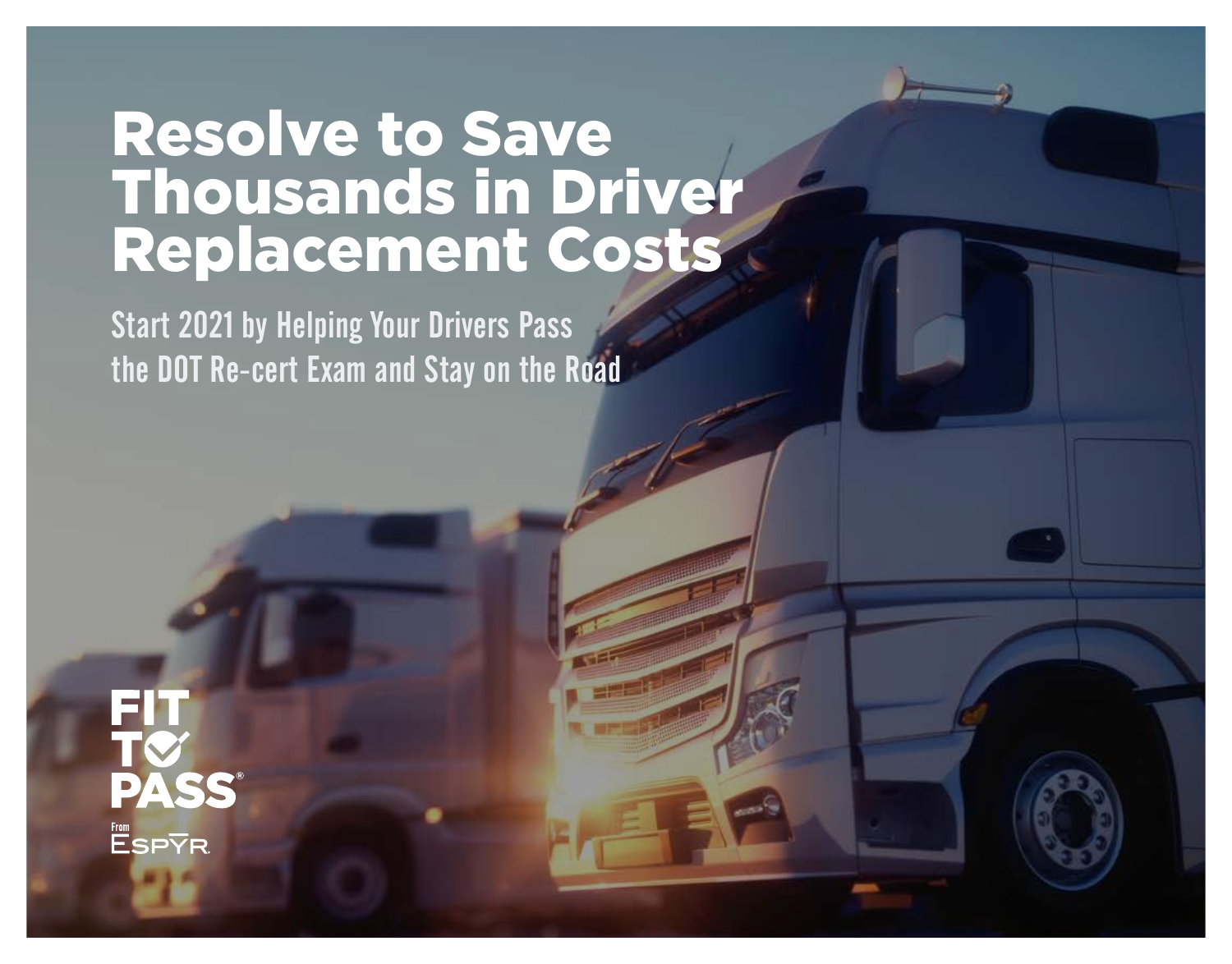### BEING A PROFESSIONAL DRIVER IS NOT ALWAYS THE HEALTHIEST JOB

For professional truck and bus drivers, the combination of too much sitting, too little exercise and an unhealthy diet can lead to high blood pressure, high cholesterol, obesity, type 2 diabetes, heart conditions and more. That can make passing the DOT re-certification exam quite a challenge.

Of course, since most of 2020's requirements were waived, it's been a while since you lost a driver to a failed DOT re-cert exam. But now that testing is back, a lot more of your drivers are about to put their cards on the line.

Combine that with soaring driver turnover rates and you could be facing tens of thousands of dollars in driver replacement costs.

Now, more than ever, you need to do whatever you can do to keep your drivers on the road – to make sure they're Fit to Pass®.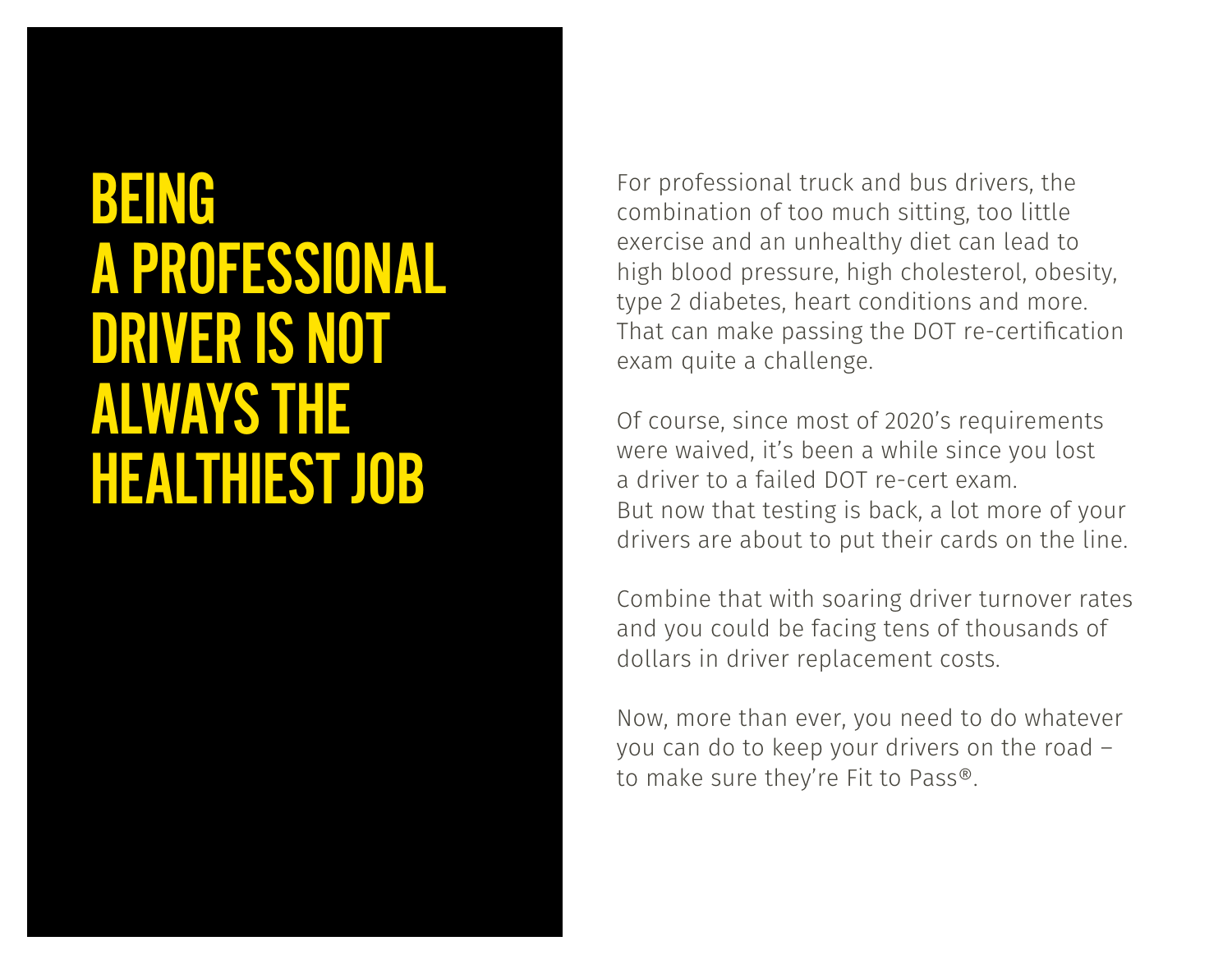

### **Help Now, and Down the Road**

Fit to Pass is the New Year's resolution you and your drivers can keep. It's a year-round coaching program designed to improve the health of professional drivers, but that's not all. For the 90 days leading up to each driver's DOT re-cert exam, we kick things into high gear, putting that driver in the best position to pass.

Developed by Espyr® and Bob Perry (The Trucker Trainer™), Fit to Pass is easy, effective and extremely beneficial, both for drivers and employers:

- *Keeps drivers on the road*
- *Helps retain experienced, skilled drivers*
- *Saves on hiring and training new drivers*
- *Reduces absenteeism*
- *Increases overall productivity*



### **Specially Trained Coaches**

Espyr's licensed, professional Fit to Pass coaches will create customized behavioral plans to help keep your drivers on the road. They're trained in the behavioral change and motivation techniques necessary to help your drivers overcome the barriers and challenges to developing sound health habits – and pass the DOT re-certification exam.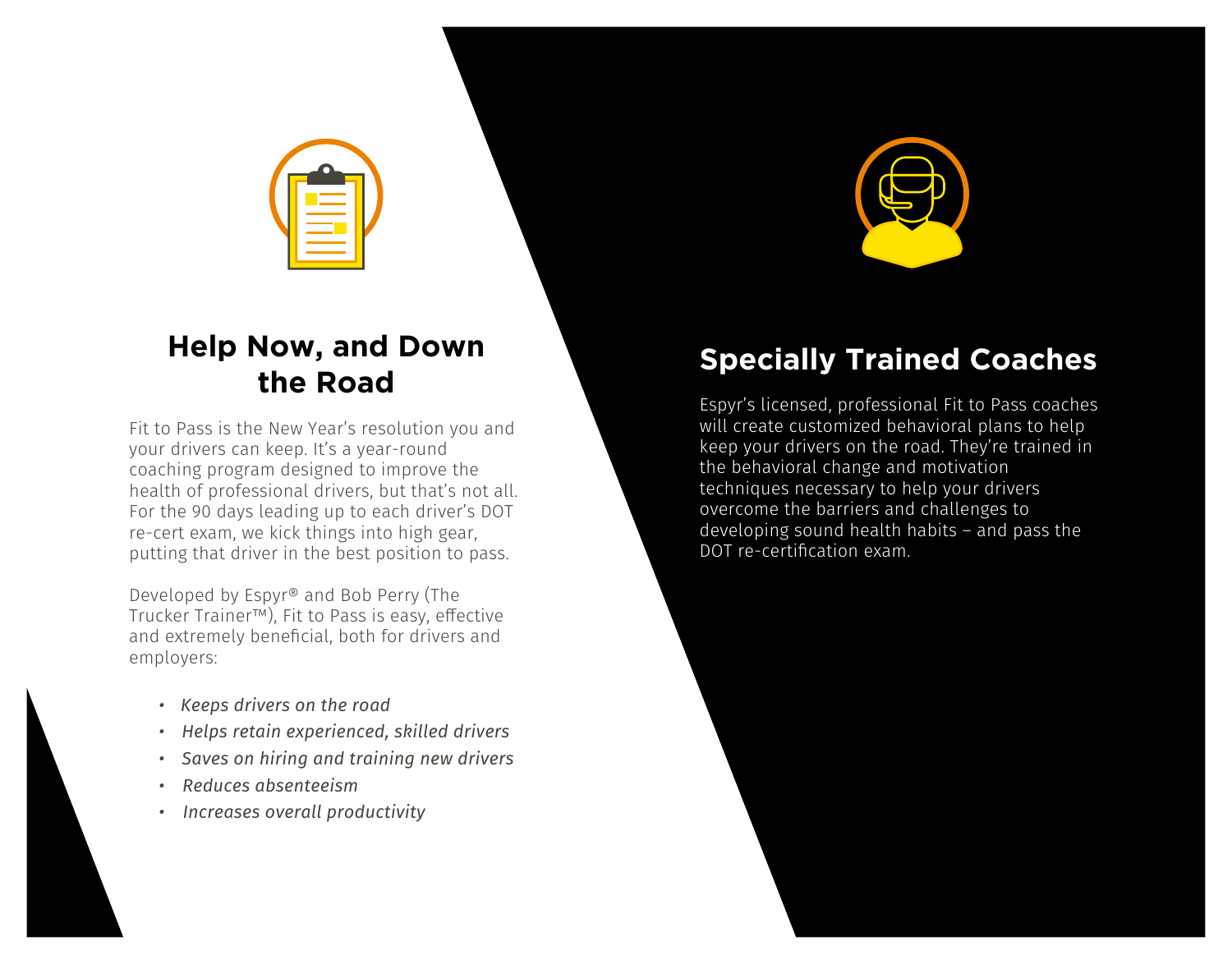# DEVELOPED BY TRUCKING & HEALTH EXPERTS

**THE TEAM BEHIND FIT TO PASS IS EXTREMELY EXPERIENCED IN PROFESSIONAL TRUCK AND BUS DRIVING, DRIVER HEALTH AND EMPLOYEE COACHING.**



### **BOB PERRY**

For 25 years, Bob Perry has been bringing a healthy and fit lifestyle to CDL drivers. He makes regular appearances on the radio, at industry events and in his column on TheTrucker.com. With all that experience, you know Fit to Pass has been developed with your drivers' needs in mind.

### **ESPYR®**

Through their industry-leading coaching and assistance programs, Espyr has been helping employees maintain good health – and stay on the job – for more than 30 years. Their clients include some of the most challenging occupations, like US Customs and Border Protection, the US Coast Guard and many law enforcement agencies.

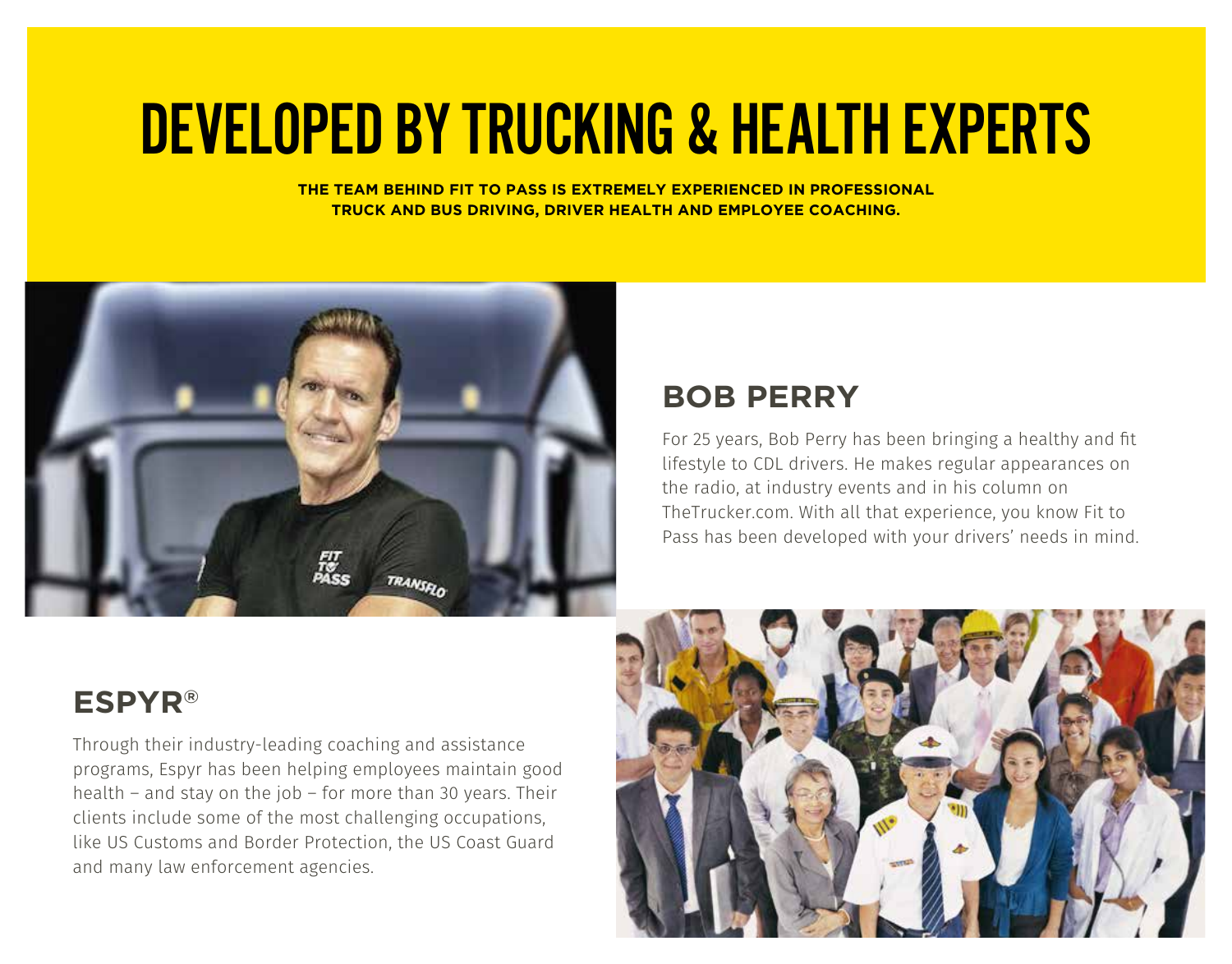## FIT TO PASS PAYS FOR ITSELF – GUARANTEED

\* The Costs of Truckload Driver Turnover, Upper Great Plains Transportation Institute

\*\* National Registry of Certified Medical Examiners

Replacing just one driver costs an average of \$8,243\* – and that doesn't include the loss of skill and experience.

On average, 40% of drivers are on a short-term card (one year or less),\*\* and of those, about half will fail their next exam without coaching help. Depending on the size of your company, you could be looking at tens of thousands in replacement costs.

These few examples give you an idea of how much you can save:

| <b>NUMBER</b><br>OF DRIVERS | <b>ESTIMATED SAVINGS RANGE</b><br>(AFTER COST OF FIT TO PASS) |
|-----------------------------|---------------------------------------------------------------|
| 50                          | $$13,486 - $21,729$                                           |
| 200                         | $$53,944 - $86,916$                                           |
| 500                         | $$134,860 - $217,290$                                         |

While we can't guarantee your exact net savings, we can – and do – guarantee that Fit to Pass will more than pay for itself. Which means you have nothing to lose and everything to gain, like keeping your skilled drivers on the road, improving the health of all drivers and improving your bottom line.

#### ADDITIONAL SAVINGS

Not having to replace drivers will save you thousands. But Fit to Pass saves you in other ways, too.

- Healthier drivers mean savings on medical expenses and insurance.
- Fewer sick days and lower turnover rates mean additional savings.
- Healthier drivers are safer drivers, which means less risk and more savings.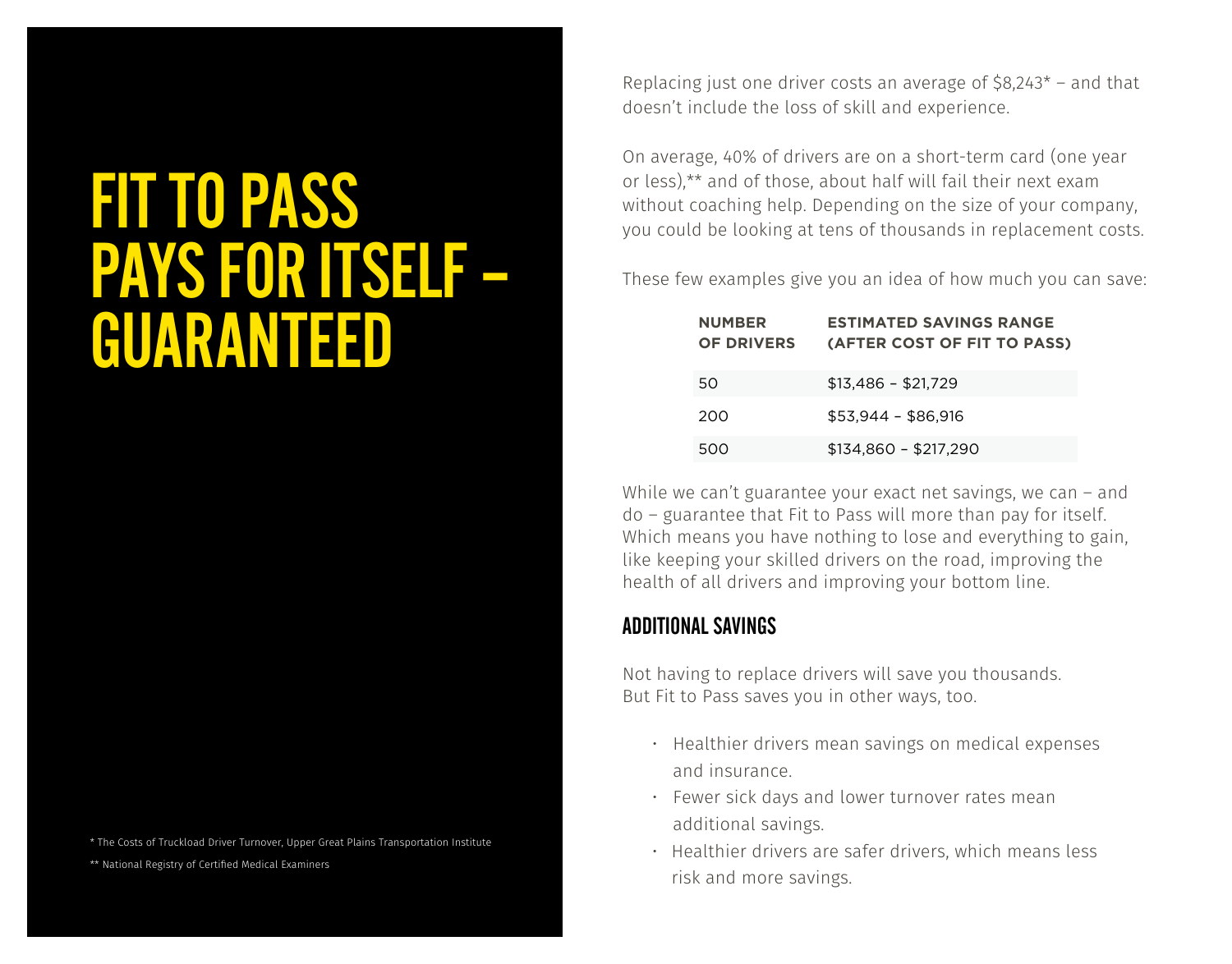# HEALTHY SUPPORT FOR FIT TO PASS

**FROM TRANSPORTATION COMPANY OWNERS TO PROFESSIONAL DRIVERS TO OUR VERY SUPPORTIVE SPONSORS, EVERYONE IS ON BOARD WITH FIT TO PASS. THIS IS JUST A SMALL SAMPLING OF THEIR KIND WORDS.**

*100% of drivers using Fit to Pass said it was very effective at helping them meet their health ŔȢƌ-˩ʄȢƟɷɷ-NJȲŔȊɷࡲ*

**~ Client Survey of Fit to Pass Users**

*"I've lost 20 pounds! I'm making better food choices and walking regularly. My Fit to Pass coach is holding me accountable and ȜŔȄǨȢNJ-ȜƟ-LJƟƟȊ-ɝɧȲʙƌࢨࡲ*

**~ Bambi Bealer, Driver**

*"By helping our drivers make better food and exercise choices, `Ǩʄ-ʄȲ-ÚŔɷɷ-ǝŔɷ-ƂǝŔȢNJƟƌ-ȊǨʶƟɷࢨࡲ* **~ Ellen Voie, Women In Trucking**

#### *"I'm a huge fan of Bob Perry and ʄǝǨɷ-ɝɧȲNJɧŔȜࢨࡲ*

**~ Al Smith, Greyhound Corporate Director of Safety and Security**

*"I'm grateful for Fit to Pass for helping me pass my DOT physical, change my lifestyle and making ȜƟ-Ŕ-ǝƟŔȊʄǝǨƟɧ-ƌɧǨʶƟɧࢨࡲ*

**~ Andrea Lewis, Driver**

*"I had started a jumble of fitness routines, but needed someone to kelp me pull it all together. My Fit to Pass coach did just that and kept me focused on my goals, ʺǝǨƂǝ-ȢȲʺ-LJƟƟȊ-ʶƟɧ˃-ŔʄʄŔǨȢŔŸȊƟࢨࡲ* **~ Anonymous Driver**

*"I tried a lot of diets, but nothing ʺȲɧȄƟƌࡲ-õǝŔȢȄɷ-ʄȲ-Ȝ˃-`Ǩʄ-ʄȲ-ÚŔɷɷ coach, I now feel I can achieve ŔȢ˃ʄǝǨȢNJ-w-ɷƟʄ-Ȝ˃-ȜǨȢƌ-ʄȲࡲ-w-LJƟƟȊ- ȜʙƂǝ-ȜȲɧƟ-ɷʙƂƂƟɷɷLJʙȊࢨࡲ*

**~ Donna Anderson, Driver**

### **Some of the Biggest Names in Trucking Support Driver Health by Sponsoring Fit to Pass**

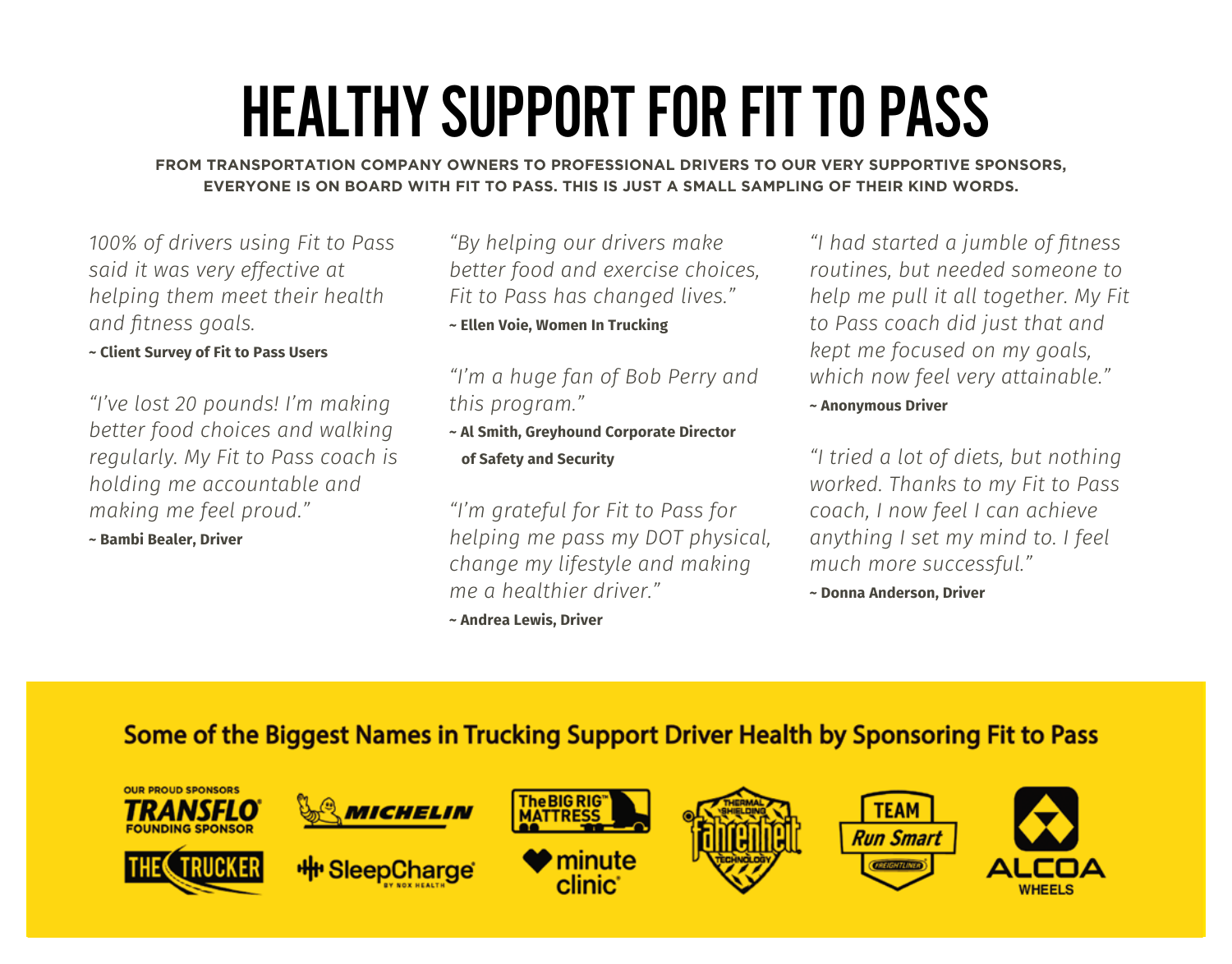

### START NOW, SAVE NOW

As a free gift to you and your drivers, this Driver Health Pack comes with three driver handouts to help your drivers get on the road to better health:

- Walk to Pass
- Eat to Pass
- Hydrate to Pass

Each handout is filled with valuable information – healthy first steps to share with your team immediately.

### CLAIM YOUR SIGN-ON BONUS

Now, for a limited time, when you sign up your drivers for one year of Fit to Pass, you'll get a one-time cash sign-on bonus of \$5 per signed driver! That's in addition to all you'll save by not having to recruit, hire and train new drivers.

To calculate your total sign-on bonus, just multiply your number of signed drivers by 5.

#### **To sign up today, call 888-570-3479 or go to FitToPass.com.**